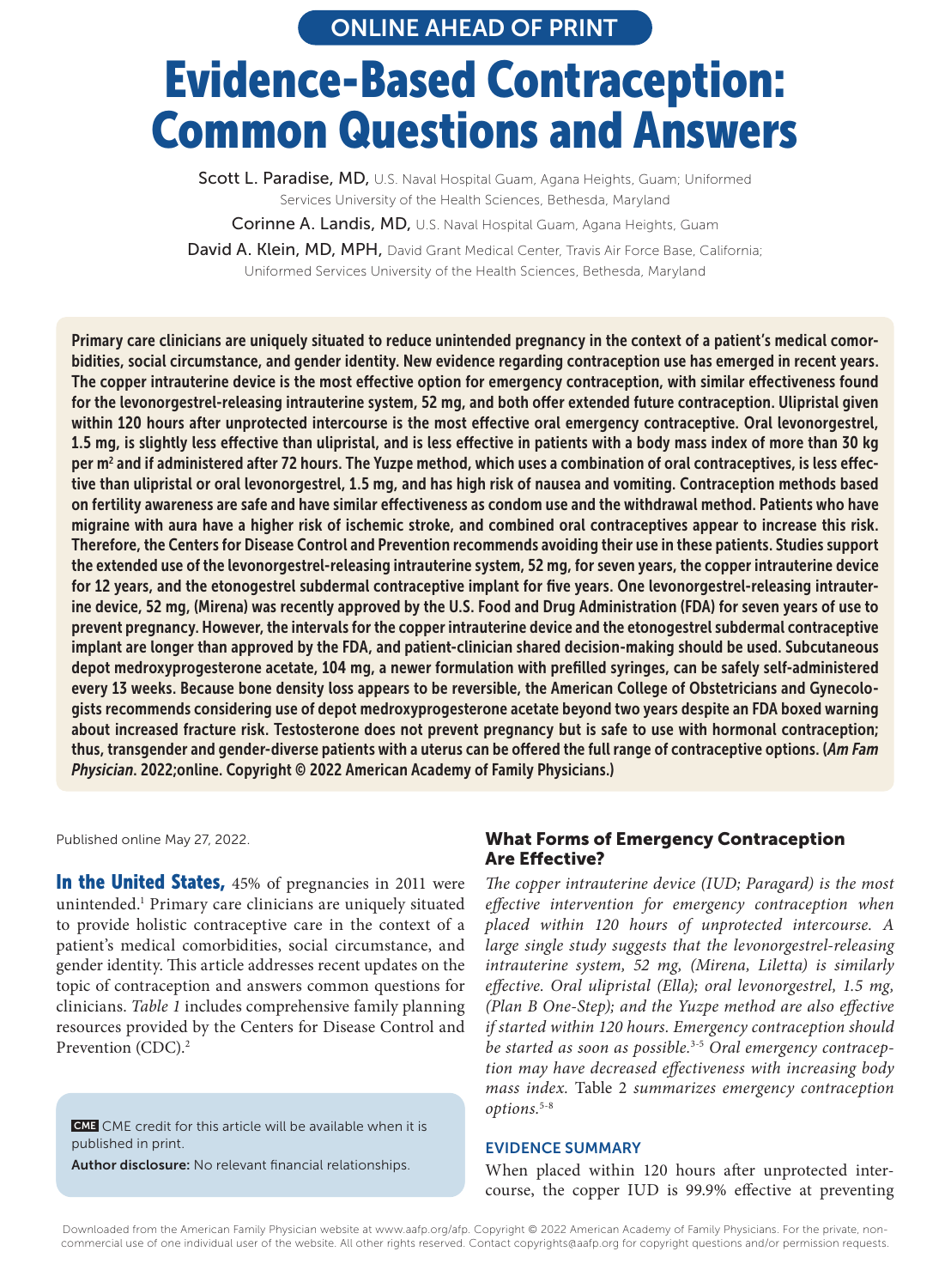## Family Planning Resources From the Centers for Disease Control and Prevention

| <b>Resource</b>                                                                                                                                                               | <b>Examples of content</b>                                                                                                                                                                                                                                                                                     |
|-------------------------------------------------------------------------------------------------------------------------------------------------------------------------------|----------------------------------------------------------------------------------------------------------------------------------------------------------------------------------------------------------------------------------------------------------------------------------------------------------------|
| Guidelines for providing family planning services:<br>https://www.cdc.gov/reproductivehealth/contraception/<br>qfp.htm                                                        | Helping patients achieve pregnancy<br>Contraceptive services<br>Preconception counseling<br>Pregnancy testing and counseling<br>Sexually transmitted infection screening<br>Preventive health services<br>Screening for breast or cervical cancer<br>Conducting quality improvement of family planning metrics |
| Guidelines for initiating and managing specific contra-<br>ception methods: https://www.cdc.gov/reproductive<br>health/contraception/mmwr/spr/summary.html                    | How to be reasonably certain an individual is not pregnant (Table 5)<br>Contraceptive options<br>Examinations and testing<br>Follow-up planning<br>Managing common adverse effects of contraception<br>Initiating a contraception method<br>Switching to a different method<br>Postpartum and postabortion use |
| U.S. Medical Eligibility Criteria for Contraceptive<br>Use, 2016: https://www.cdc.gov/reproductivehealth/<br>contraception/mmwr/mec/summary.html                              | Contraception options are evaluated based on common patient<br>characteristics and medical conditions and are rated for safety<br>according to an evidence review                                                                                                                                              |
| Sexually transmitted infection treatment quidelines, 2021<br>(updated for drug resistance patterns): https://www.cdc.<br>gov/std/treatment-guidelines/STI-Guidelines-2021.pdf | Treatment options for patients who have or are at risk of sexually<br>transmitted infections                                                                                                                                                                                                                   |
| Patient resource on contraception: https://www.cdc.gov/<br>reproductivehealth/contraception/unintendedpregnancy                                                               | Risks and benefits of common contraceptives                                                                                                                                                                                                                                                                    |
| Smartphone application summarizing contraception<br>recommendations: https://www.cdc.gov/reproductive<br>health/contraception/contraception-app.html                          | Summary of U.S. Medical Eligibility Criteria for Contraceptive Use<br>and selected U.S. practice recommendations                                                                                                                                                                                               |

*Adapted with permission from Klein DA, Arnold JJ, Reese ES. Provision of contraception: key recommendations from the CDC.* Am Fam Physician*. 2015;91(9):online.*

pregnancy.9 A recent study suggests that the levonorgestrelreleasing intrauterine system, 52 mg, is similarly effective.<sup>6</sup> In 317 patients who received the levonorgestrel-releasing intrauterine system, 52 mg, within 120 hours of unprotected intercourse, only one pregnancy occurred. This was similar to the group using the copper IUD.<sup>6</sup> Both methods offer reliable long-term contraception after placement, high continuation rates, high user satisfaction, and consistent effectiveness regardless of body mass index.<sup>4-6</sup>

Ulipristal is the most effective oral emergency contraceptive, with a 1.3% pregnancy rate when started within 120 hours. Oral levonorgestrel, 1.5 mg, is slightly less effective than ulipristal with a 2.5% pregnancy rate.7 Oral levonorgestrel, 1.5 mg, is approximately twice as effective if given within 72 hours than when given at 72 to 120 hours, and it is less effective for obese patients.<sup>7,8</sup> Pregnancy rates may also increase for obese patients using ulipristal, but data are

conflicting.8 The Yuzpe method uses a combination of oral contraceptives (0.1 to 0.12 mg of ethinyl estradiol and 0.5 to 0.6 mg of levonorgestrel) repeated after 12 hours. It is a lowcost, widely available method but is less effective than oral levonorgestrel, 1.5 mg, or ulipristal.<sup>7</sup> The Yuzpe method is associated with high rates of nausea and vomiting.4,5,7

Oral emergency contraception does not affect an existing pregnancy, and a pregnancy test is unnecessary before use.<sup>3,5</sup> Because ulipristal may interact with the progestin component of hormonal contraceptives, it is recommended to wait at least five days before starting hormonal contraception after using ulipristal to preserve emergency contraception effectiveness.<sup>4</sup> Hormonal contraception may be started on the same day as oral levonorgestrel, 1.5 mg, administration.<sup>5</sup> If a patient does not have a withdrawal bleed within three weeks of using oral emergency contraception, a pregnancy test should be performed.4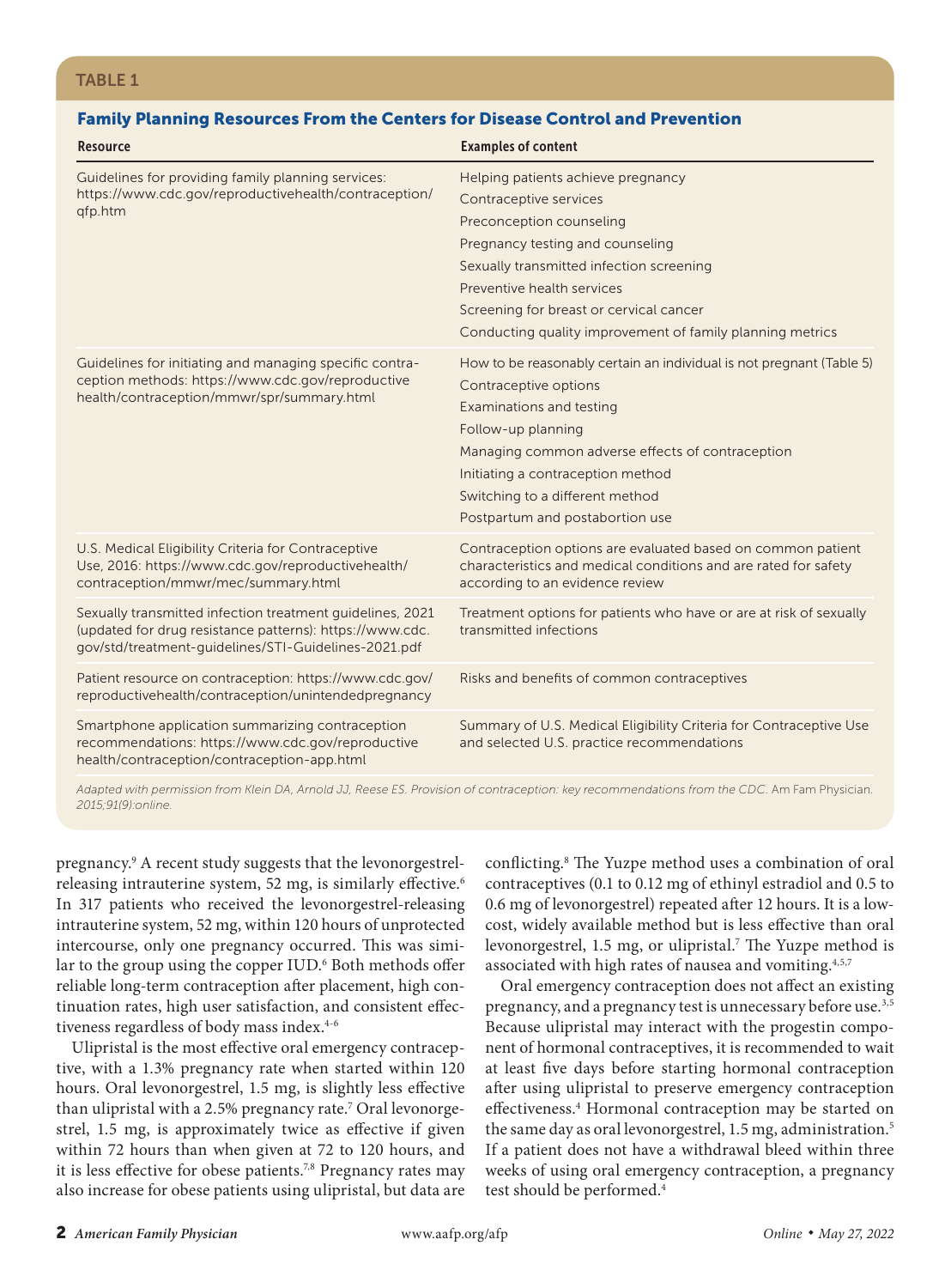# Are Fertility Awareness Methods of Contraception Effective?

*Fertility awareness methods, which predict timing of ovulation so that intercourse can be avoided, have varying rates of effectiveness that are comparable to barrier and withdrawal* 

# BEST PRACTICES IN GYNECOLOGY

#### Recommendations from the Choosing Wisely Campaign

| Recommendation                                                        | Sponsoring<br>organization               |
|-----------------------------------------------------------------------|------------------------------------------|
| Do not require a pelvic or other<br>physical examination to prescribe | American Academy<br>of Family Physicians |
| oral contraceptives.                                                  |                                          |

Source: For more information on the Choosing Wisely Campaign. see https://www.choosingwisely.org. For supporting citations and to search Choosing Wisely recommendations relevant to primary care, see https://www.aafp.org/afp/recommendations/search.htm.

*methods.*<sup>10</sup> *Smartphone-based applications that aid in fertility awareness are advertised as improving effectiveness but may not be subject to peer review.*

#### EVIDENCE SUMMARY

Fertility awareness methods track fertility intervals and physiologic changes, including body temperature, presence and consistency of cervical mucus, and urinary hormone excretion, to predict ovulation for the purpose of avoiding intercourse during that time.5,11,12 These methods were previously reviewed in *American Family Physician* (https:// www.aafp.org/afp/2012/1115/p924). Although 4% of women report using fertility awareness methods, clinicians may not counsel patients on these methods because of perceived ineffectiveness, lack of training, insufficient time, or poor reimbursement.12,13

A systematic review that excluded low-quality studies found that typical use of fertility awareness methods results in 2.0 to 33.6 pregnancies per 100 person-years *(Table 3*<sup>11</sup>*)*, depending on the method used, and is comparable to typical condom use and the withdrawal method.<sup>5,11</sup> Smartphone

## TABLE 2

## Summary of Emergency Contraception Methods

| <b>Method</b>                                                                                                                                                      | Primary<br>mechanism            | <b>Pregnancy rate</b><br>after use | Cost*      | <b>Considerations</b>                                                                                                                                            |
|--------------------------------------------------------------------------------------------------------------------------------------------------------------------|---------------------------------|------------------------------------|------------|------------------------------------------------------------------------------------------------------------------------------------------------------------------|
| Copper IUD (Paragard)                                                                                                                                              | Prevents<br>fertilization       | 0.1%                               | Varies†    | Most effective emergency con-<br>traception; not affected by BMI                                                                                                 |
| Levonorgestrel-releasing intrauterine<br>system, 52 mg (Mirena, Liletta)                                                                                           | Unknown                         | 0.3%                               | Varies†    |                                                                                                                                                                  |
| Oral levonorgestrel, 1.5 mg (Plan B<br>One-Step)                                                                                                                   | Delays or inhibits<br>ovulation | 2.2%                               | \$10(540)  | Less effective with a $BMI > 30$ kg<br>per $m2$                                                                                                                  |
| Ulipristal, 30 mg (Ella)                                                                                                                                           | Delays or inhibits<br>ovulation | 1.3%                               | $-$ (\$35) | May be less effective with a BMI<br>$>$ 30 kg per m <sup>2</sup><br>Hormonal contraception should<br>be delayed for five days after<br>ulipristal administration |
| Yuzpe method: combination of 0.1 to<br>0.12 mg of ethinyl estradiol and 0.5 to<br>0.6 mg of levonorgestrel, repeated after<br>12 hours (multiple brands available) | Delays or inhibits<br>ovulation | 2.5% to 2.9%                       | \$15(515)  | Significant risk of nausea and<br>vomiting                                                                                                                       |

Note: Emergency contraception should be initiated as soon as possible, within 120 hours after unprotected intercourse. Oral levonorgestrel, 1.5 mg, may be less effective after 72 hours.

BMI = body mass index; IUD = intrauterine device.

\*—Estimated lowest GoodRx price. Actual cost will vary with insurance and by region. Generic price listed first; brand name price in parentheses. Information obtained at https://www.goodrx.com (accessed January 6, 2022; zip code: 66211).

†—Costs of IUDs vary by insurance plan and may not include additional procedure costs of insertion and removal.

*Information from references 5-8.*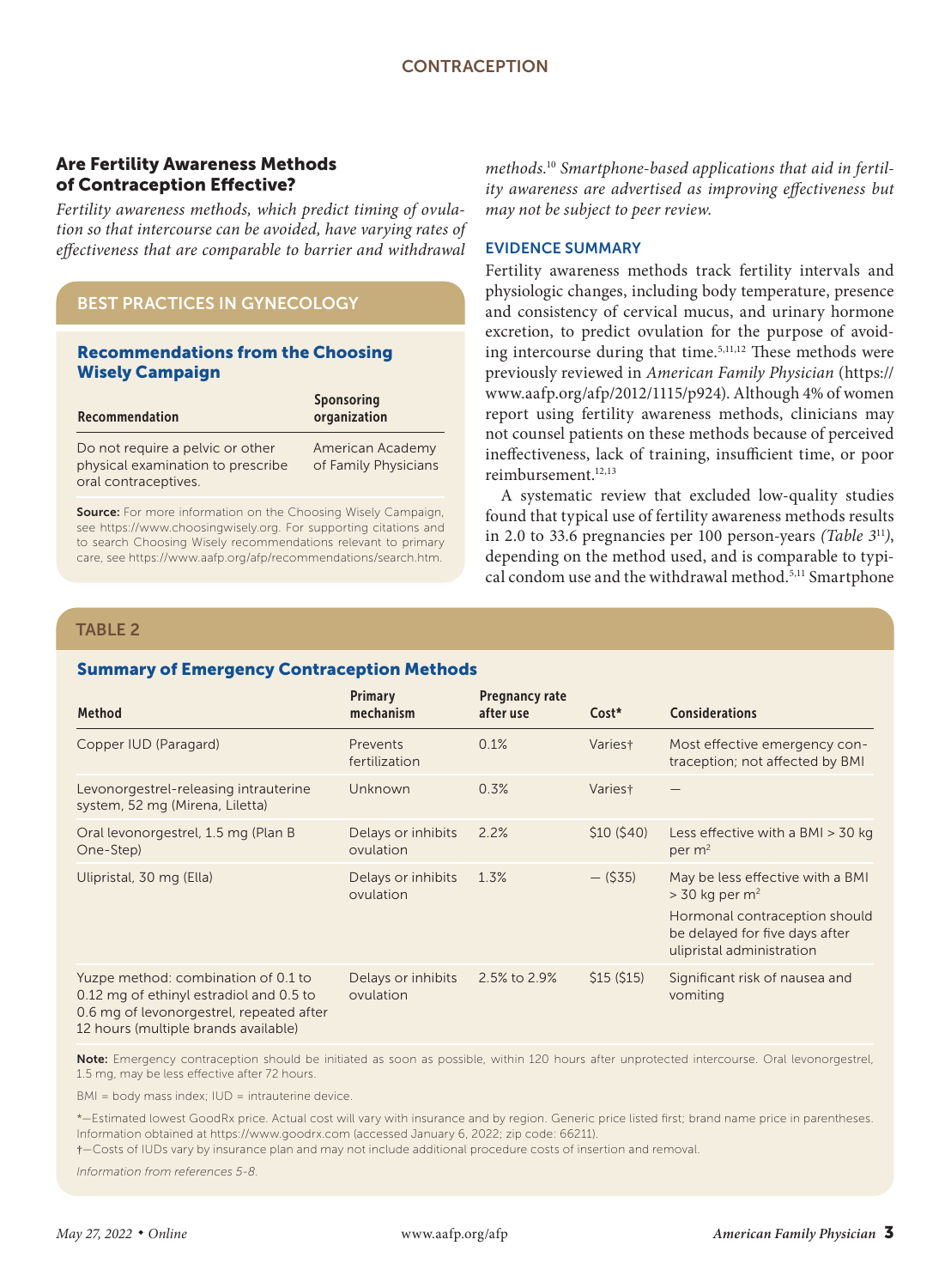applications that aid in fertility awareness improve adherence and ease of use, but effectiveness studies may not be subject to peer review.<sup>14,15</sup> The U.S. Food and Drug Administration (FDA) permitted marketing of the smartphone applications Natural Cycles and Clue Birth Control to prevent pregnancy, noting a 6.5% failure rate over one year with typical use.<sup>16,17</sup>

Fertility awareness methods should be avoided if patients have irregular menstrual cycles or partners who do not support abstinence or alternative contraceptive methods during fertile windows. They are a safe and reasonable alternative for patients who prefer to avoid hormonal contraception.<sup>11</sup>

# What Contraceptive Methods Are Less Safe for People With Migraines?

*Migraine with aura is associated with an increased risk of ischemic stroke, whereas the risk for those who have migraine without aura is less clear.*18,19 *Use of combined hormonal contraceptives, including oral contraceptives, transdermal patch, or vaginal ring, in patients who have migraine with aura appears to increase stroke risk.*19-21 *The CDC's U.S. Medical Eligibility Criteria for Contraceptive Use (USMEC) recommend against prescribing combined hormonal contraceptives for patients who have migraine with aura.*<sup>20</sup>

#### EVIDENCE SUMMARY

In patients with migraines, use of combined hormonal contraceptives has been associated with a two- to fourfold increase in ischemic stroke risk; however, most studies do not differentiate between migraine subtypes.<sup>19,20</sup> Early studies suggested that the increased risk of ischemic stroke was common to all migraines, but more recent meta-analyses suggest the increased risk is limited to those who have migraine with aura.<sup>18,22</sup>

In a case-control study using a nationwide database, the presence of migraine with aura and the use of combined hormonal contraceptives appear to increase risk of ischemic stroke, and risks may be additive.<sup>21</sup> Risk of stroke in patients who had migraine without aura was approximately twice as high as patients without migraine, regardless of combined hormonal contraceptive use.<sup>21</sup> Another study suggests that migraine with aura is associated with 1.5 times greater odds of ischemic stroke compared with no migraine, regardless of combined hormonal contraceptive use.<sup>23</sup> Although ischemic stroke risk from the use of combined hormonal contraceptives is theorized to be dependent on estrogen dose, evidence is limited.19 The CDC and American College of Obstetricians and Gynecologists recommend avoiding the use of estrogen-containing contraceptives in patients who have migraine with aura but note that clear evidence of harm is limited.20,24

All patients with headaches should be evaluated for migraines and the presence of aura. $24$  Migraine subtypes were discussed previously in *American Family Physician* (https://www.aafp.org/afp/2019/0101/p17.html and https:// www.aafp.org/afp/2020/0401/p419.html).

The USMEC has four categories of medical eligibility for contraceptive use.20 Combined hormonal contraceptives are USMEC category 2 (i.e., advantages generally outweigh the risks) for patients who have migraines without aura, including menstrual migraine, and category 4 (i.e., unacceptable health risks) for those who have migraines with aura. Nonhormonal and progestin-only contraceptives are category 1 (i.e., no restrictions for use). Category 3 indicates that the theoretical or proven risks usually outweigh advantages. More information on the USMEC recommendations can be found at https://www.cdc.gov/reproductivehealth/ contraception/mmwr/mec/summary.html.

## How Long Does Long-Acting Reversible Contraception Remain Effective?

*Data support continued contraceptive benefit from the levonorgestrel-releasing intrauterine system, 52 mg, for seven* 

#### TABLE 3

## Pregnancy Rates With Typical Use of Selected Fertility Awareness Methods of Contraception

| <b>Method</b>                 | <b>Pregnancies per 100</b><br>person-years |
|-------------------------------|--------------------------------------------|
| Calendar-based method         |                                            |
| Standard days                 | 11.2 to 14.1                               |
| Cervical mucus methods        |                                            |
| <b>Billings</b>               | 10.5 to 33.6                               |
| Marquette (mucus only)        | 4.0 to $18.5$                              |
| TwoDay                        | 13.7                                       |
| Urinary hormone methods       |                                            |
| Marquette (monitor only)      | $2.0 \text{ to } 6.8$                      |
| Persona                       | 25.6                                       |
| <b>Combination methods</b>    |                                            |
| Basal body temperature        | $9.0 \text{ to } 9.8$                      |
| Marquette (monitor and mucus) | $6.0 \text{ to } 7.0$                      |
| Symptothermal                 | 1.8 to 33.0                                |

Note: For resources on counseling patients about fertility awareness methods, go to the Reproductive Health National Training Center website at https://rhntc.org.

*Information from reference 11.*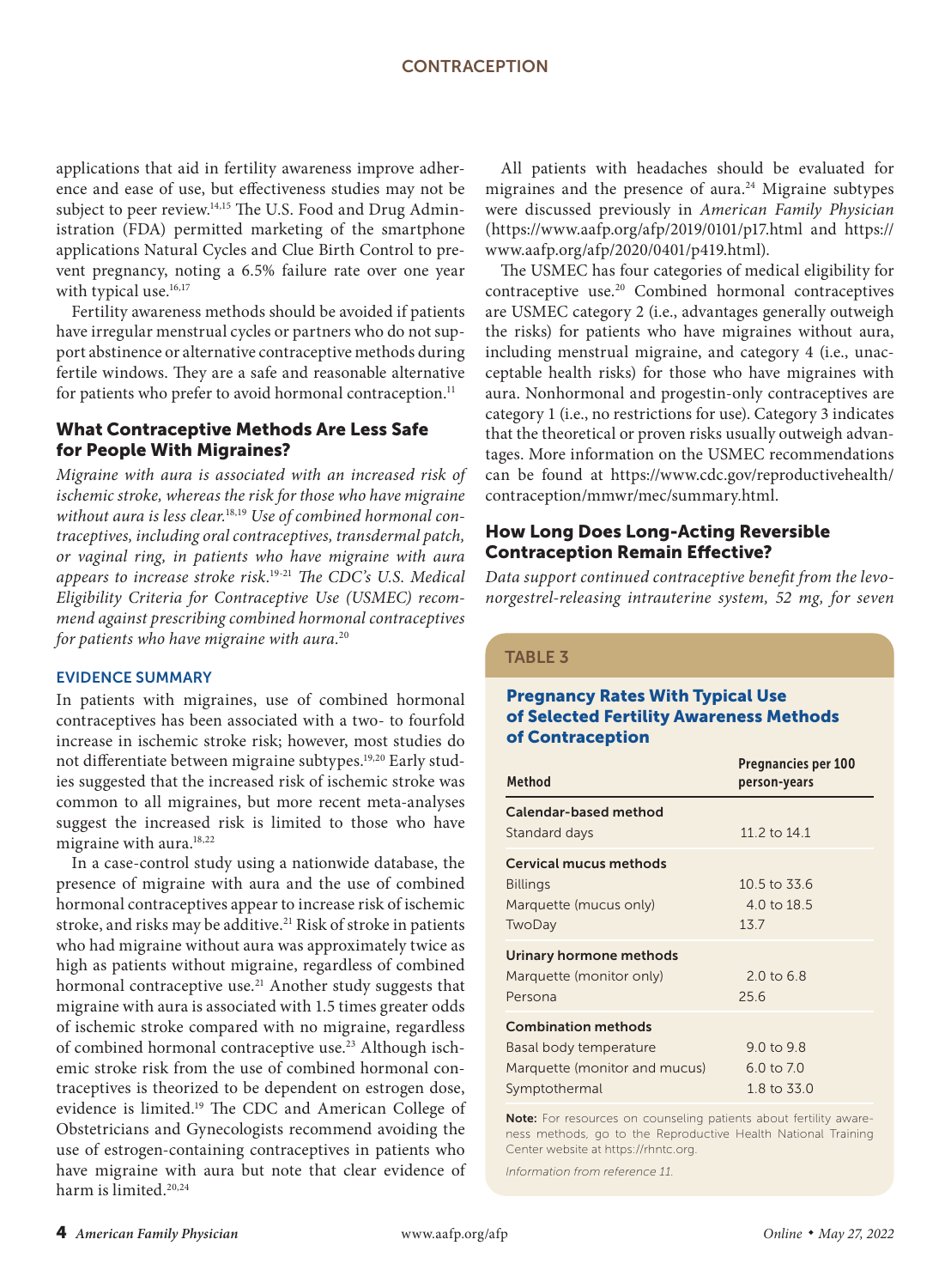#### Key Characteristics of Long-Acting Reversible Contraception and Depot Medroxyprogesterone Acetate

| <b>Method</b>                                                        | <b>FDA recommended</b><br>duration of use | Inserter<br>tube size | Rate of amenorrhea                                                                                                           | Progestin<br>dose per day           | Unintended pregnancy<br>rate within the first<br>year of use |
|----------------------------------------------------------------------|-------------------------------------------|-----------------------|------------------------------------------------------------------------------------------------------------------------------|-------------------------------------|--------------------------------------------------------------|
| <b>Copper IUD</b>                                                    |                                           |                       |                                                                                                                              |                                     |                                                              |
| T 380 (Paragard)                                                     | 10 years (studies<br>support 12 years)    | 4.01 mm               | NA; increased dysmenorrhea;<br>menstrual blood loss may<br>increase by approximately 50%<br>and persists for duration of use | <b>NA</b>                           | 0.8%                                                         |
| <b>Progestin IUD</b>                                                 |                                           |                       |                                                                                                                              |                                     |                                                              |
| Levonorgestrel-releasing intrauterine system                         |                                           |                       |                                                                                                                              |                                     |                                                              |
| 52 mg: Mirena                                                        | 7 years                                   | 4.4 mm                | 18% after 1 year<br>40% after 6 years                                                                                        | 20 mcg                              | 0.1%                                                         |
| 52 mg: Liletta                                                       | 6 years                                   | 4.8 mm                | 19% after 1 year<br>27% after 2 years<br>37% after 4 years<br>42% after 5 years                                              | 20 mcg                              | 0.1%                                                         |
| 19.5 mg: Kyleena                                                     | 5 years                                   | 3.8 mm                | 12% after 1 year<br>23% after 5 years                                                                                        | 17.5 mcg                            | 0.2%                                                         |
| 13.5 mg: Skyla                                                       | 3 years                                   | $3.8$ mm              | 6% after 1 year<br>12% after 3 years                                                                                         | 14 mcg                              | 0.4%                                                         |
| <b>Progestin implant</b>                                             |                                           |                       |                                                                                                                              |                                     |                                                              |
| Etonogestrel<br>implant, 68 mg<br>(Nexplanon)                        | 3 years (studies<br>support 5 years)      | <b>NA</b>             | 24% after 1 year<br>17% after 2 years                                                                                        | 65 mcg                              | 0.1%                                                         |
| <b>Progestin injection</b><br>Depot medroxypro-<br>gesterone acetate | 13 weeks                                  | <b>NA</b>             | 55% after 1 year<br>68% after 2 years<br>80% at 5 years                                                                      | Based on<br>time since<br>injection | 4%                                                           |

Note: The hormone dose of each contraceptive device may decrease over time, which may explain some cases of breakthrough bleeding with long-term use; however, it is still effective for pregnancy prevention.

FDA = U.S. Food and Drug Administration; IUD = intrauterine device; NA = not applicable.

Adapted with permission from Krempasky C, Harris M, Abern L, et al. Contraception across the transmasculine spectrum. Am J Obstet Gynecol. *2020;222(2):140, with additional information from references 5, 25, 26, and 31.*

*years; the copper IUD for 12 years; and the etonogestrel subdermal contraceptive implant (Nexplanon) for five years.*25,26 *In 2021, the FDA approved use of one levonorgestrelreleasing intrauterine system, 52 mg, (Mirena) for seven years to prevent pregnancy. Extending use of other forms of long-acting reversible contraception (LARC) beyond the FDA-approved duration requires shared decision-making for off-label use.*

# EVIDENCE SUMMARY

LARC, including the levonorgestrel-releasing intrauterine system, copper IUD, and etonogestrel subdermal implant, reliably prevents pregnancy with typical use (less than one

pregnancy per 100 patient-years over 12 months).<sup>5</sup> LARC is user independent and cost-effective, resulting in high patient satisfaction and high rates of continuation for 12 months. LARC can be used safely and effectively in adolescents and nulliparous patients.5,27-29 *Table 4* summarizes the key characteristics of LARC methods.<sup>5,25,26,30,31</sup>

The levonorgestrel-releasing intrauterine system, 52 mg, was initially certified by the FDA for five years of use, whereas the copper IUD was initially certified for 10 years. However, studies demonstrate that the levonorgestrelreleasing intrauterine system continues to be highly effective for at least seven years, and the copper IUD is effective for at least 12 years.<sup>25,32-34</sup>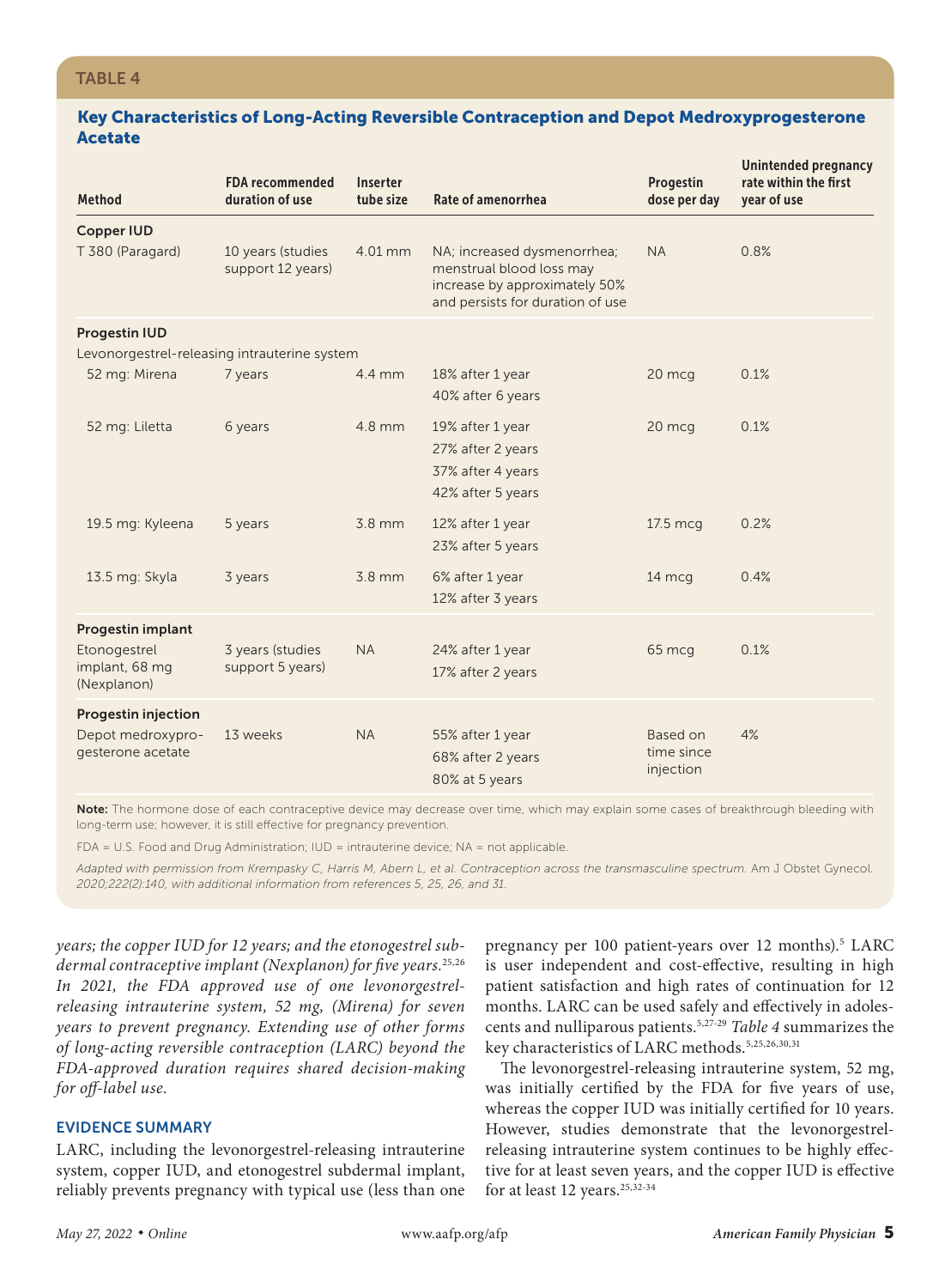A systematic review showed that the levonorgestrelreleasing intrauterine system had a lower pregnancy rate during the sixth and seventh year of use than in the first year.25 Small studies support longer duration of effectiveness for the levonorgestrel-releasing intrauterine system, with no pregnancies in 776 patients over 10 years in one study.<sup>32</sup> The FDA recently certified Mirena for seven years and Liletta for six years of use to prevent pregnancy.<sup>33,34</sup>

The copper IUD also appears to be effective during extended use. In two studies with 314 patients, use of the copper IUD for 12 years instead of 10 years did not result in additional pregnancies.<sup>25</sup> The FDA has not addressed extending the duration of copper IUD use.

The etonogestrel subdermal contraceptive implant is approved by the FDA for three years of use, but data suggest that it remains effective for at least five years. Serum etonogestrel levels have been shown to remain above contraceptive levels at five years.<sup>35</sup> In observational studies with more than 1,000 participants, no pregnancies occurred between three and five years of use.<sup>26,35</sup>

The CDC recommends that clinicians be reasonably certain that a patient is not pregnant before IUD placement *(Table 5)*. 4 This does not necessarily require a negative pregnancy test, which may be inaccurate in early pregnancy. The growth in telemedicine may increase the opportunity for counseling patients on the use of LARC options. Counseling should be based on noncoercive shared decision-making through patient-centered, reproductive-justice principles.<sup>36,37</sup>

# Can Depot Medroxyprogesterone Acetate Be Self-Administered Subcutaneously? What Are the Effects on Bone Mineral Density?

*Subcutaneous depot medroxyprogesterone acetate (DeposubQ Provera) can be safely and effectively self-administered, potentially leading to fewer missed injections and unintended pregnancies. Depot medroxyprogesterone acetate may lead to loss of bone mineral density, which should be a consideration in those with relevant medical conditions.*19,20,38,39

#### EVIDENCE SUMMARY

*Self-Administration of Subcutaneous Injections.* Similar to 150-mg intramuscular depot medroxyprogesterone acetate (Depo-Provera), 104-mg subcutaneous depot medroxyprogesterone acetate is a progestin-only contraceptive that can be administered every 12 to 15 weeks.<sup>39-43</sup> However, the subcutaneous method uses a smaller needle and injection volume.39-43 Self-administration of subcutaneous depot medroxyprogesterone acetate has been shown to be effective in clinical trials. In a meta-analysis of 3,851 participants, self-administered subcutaneous injections improved adherence compared with injections administered by a clinician,

with comparable pregnancy rates and adverse effects other than injection site reactions.<sup>31</sup>

Subcutaneous depot medroxyprogesterone is certified by the FDA for administration by a clinician. Selfadministration is off-label use.<sup>43</sup> To reduce COVID-19related barriers to care, some states have expanded telemedicine coverage for self-administration of subcutaneous depot medroxyprogesterone acetate.<sup>44</sup> The World Health Organization and CDC recommend self-administration of the subcutaneous injections as an additional approach to deliver injectable contraception to improve health equity, particularly among youth and marginalized populations.<sup>40,43</sup>

Subcutaneous administration of depot medroxyprogesterone acetate has the same indications, risks, and benefits as intramuscular administration.<sup>4,20,43</sup> Instructions for self-administration of the subcutaneous injection are available at https://www.reproductiveaccess.org/wp-content/ uploads/2017/08/2021-04-english-depo-sub-q.pdf.

*Effect of Depot Medroxyprogesterone Acetate on Bone Mineral Density.* Unlike other commonly used contraceptives, depot medroxyprogesterone acetate decreases pituitary gonadotropin secretion, leading to reduced estrogen production and possibly loss of bone mineral density.<sup>38</sup> In 2004, the FDA issued a boxed warning indicating that fracture risk may increase after two years of use.<sup>38</sup> Subsequent studies have shown that the loss of bone mineral density is substantially recoverable after stopping the medication, suggesting that there may be less risk of fracture with prolonged use than previously thought.<sup>20,38,45,46</sup>

#### TABLE 5

#### CDC Criteria for Reasonably Ruling Out Pregnancy Before Starting Contraception Such As Intrauterine Devices

No signs/symptoms of pregnancy and any one of the following criteria:

7 days or less since the start of normal menses

No sexual intercourse since start of last normal menses

Correct and consistent use of reliable contraception

7 days or less since spontaneous or induced abortion

Within 4 weeks postpartum

Breastfeeding nearly exclusively (at least 85% of feedings), presence of amenorrhea, and less than 6 months since delivery

CDC = Centers for Disease Control and Prevention.

*Adapted from Curtis KM, Jatlaoui TC, Tepper NK, et al. U.S. selected practice recommendations for contraceptive use, 2016.* MMWR Recomm Rep*. 2016;65(4):7.*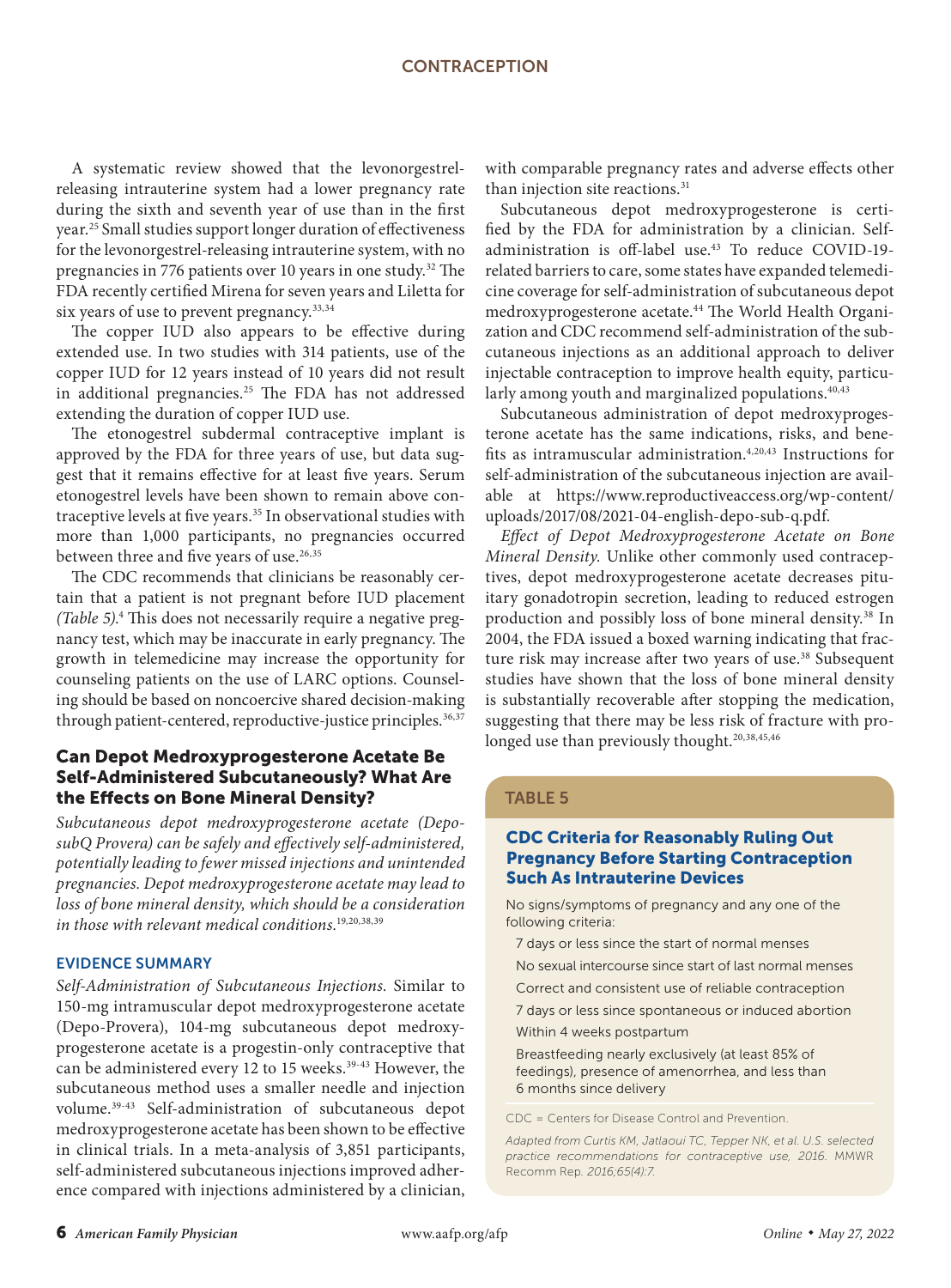# SORT: KEY RECOMMENDATIONS FOR PRACTICE

| <b>Clinical recommendations</b>                                                                                                                                                                                                                                                                                                                   | <b>Evidence</b><br>rating | <b>Comments</b>                                                                                                                                                                   |
|---------------------------------------------------------------------------------------------------------------------------------------------------------------------------------------------------------------------------------------------------------------------------------------------------------------------------------------------------|---------------------------|-----------------------------------------------------------------------------------------------------------------------------------------------------------------------------------|
| The copper IUD (Paragard) is the most effective form of emergency con-<br>traception, with the levonorgestrel-releasing intrauterine system, 52 mg,<br>(Mirena, Liletta) found to be similarly effective, <sup>6,9</sup> followed by oral ulipristal<br>(Ella); oral levonorgestrel, 1.5 mg (Plan B One-Step); and the Yuzpe method. <sup>7</sup> | A                         | Cochrane review of multiple RCTs,<br>systematic review of RCTs and<br>cohort studies, and an RCT                                                                                  |
| Fertility awareness methods of contraception are generally safe. They have<br>varying effectiveness, depending on the method used, and are similarly<br>effective as condom use and the withdrawal method. <sup>11</sup>                                                                                                                          | B                         | Systematic review of observational<br>studies                                                                                                                                     |
| Combined hormonal contraceptives appear to increase the risk of ischemic<br>stroke in patients who have migraine with aura and should be avoided in<br>these patients. <sup>19-21</sup>                                                                                                                                                           | B                         | Expert opinion and patient-oriented<br>data from two case-control studies                                                                                                         |
| Pregnancy prevention persists with extended use of the<br>levonorgestrel-releasing intrauterine system, 52 mg, for seven years; the<br>copper IUD for 12 years; and the etonogestrel subdermal contraceptive<br>implant (Nexplanon) for five years. <sup>25,26</sup>                                                                              | B                         | Patient-oriented outcomes from<br>systematic reviews of six cohort<br>studies of extended IUD use and five<br>cohort studies of extended subder-<br>mal contraceptive implant use |
| Subcutaneous depot medroxyprogesterone acetate, 104 mg (Depo-SubQ<br>Provera) can be self-administered safely and effectively. 31,39-43                                                                                                                                                                                                           | A                         | Systematic review and meta-analysis<br>of RCTs and observational studies of<br>patient-oriented outcomes                                                                          |
| Use of testosterone is not sufficient for pregnancy prevention in transgen-<br>der people with a uterus, regardless of the presence of amenorrhea. <sup>30</sup>                                                                                                                                                                                  | $\mathsf{C}$              | Observational data (e.g., case series)                                                                                                                                            |
| $\Box$ = intrauterine device: $\Box$ = randomized controlled trial                                                                                                                                                                                                                                                                                |                           |                                                                                                                                                                                   |

IUD = intrauterine device; RCT = randomized controlled trial.

 $A$  = consistent, good-quality patient-oriented evidence;  $B$  = inconsistent or limited-quality patient-oriented evidence;  $C$  = consensus, diseaseoriented evidence, usual practice, expert opinion, or case series. For information about the SORT evidence rating system, go to https://www.aafp. org/afpsort.

The American College of Obstetricians and Gynecologists recommends shared decision-making for extending the use of depot medroxyprogesterone acetate beyond two years in healthy patients, including review of the FDA warning and subsequent evidence; however, concerns about bone mineral density should not prevent continuing use beyond two years.38 According to the CDC, there are no restrictions on the use of depot medroxyprogesterone acetate in healthy patients between 18 and 45 years of age.<sup>20</sup> Depot medroxyprogesterone acetate may have a higher risk of bone mineral density effects for patients younger than 18 years and older than 45 years, and when conditions such as cystic fibrosis, inflammatory bowel disease, or multiple sclerosis predispose the patient to lower bone mineral density.<sup>20</sup> For these special conditions, the CDC suggests that advantages of depot medroxyprogesterone acetate generally outweigh the risks.<sup>20</sup>

*Table 4* summarizes the key characteristics of depot medroxyprogesterone acetate.5,25,26,30,31

# What Are Contraception Considerations in Transgender and Gender-Diverse People With a Uterus?

*Transgender and gender-diverse people with a uterus, including those assigned female sex at birth who have transgender or nonbinary masculine-spectrum identity or expression,*  *can safely be offered the full range of contraceptive options, including emergency contraception. Contraception is effective for pregnancy prevention or menstrual suppression with gender-affirming hormone treatments.*30,47 *Unintended pregnancies occur in transgender people taking testosterone, demonstrating that testosterone is not effective for contraception.*

#### EVIDENCE SUMMARY

Even in the presence of amenorrhea, testosterone treatment does not prevent ovulation.<sup>48</sup> In addition to the family planning benefit, contraception has a safety function for transmasculine patients. Testosterone is a known teratogen that requires a washout period to prevent abnormal genital development in the fetus if the patient becomes pregnant.<sup>30</sup> Because pregnancy or menstruation may cause significant distress for transmasculine people, regular reproductive health counseling, including family planning and preferences for fertility preservation, is important.<sup>36</sup> Counseling should include discussing sexual behavior that may result in pregnancy.47,49

Combining testosterone therapy with contraceptives containing estrogen does not appear to increase the risk of venous thromboembolism.30 Transmasculine people may prefer to avoid oral contraceptives because of their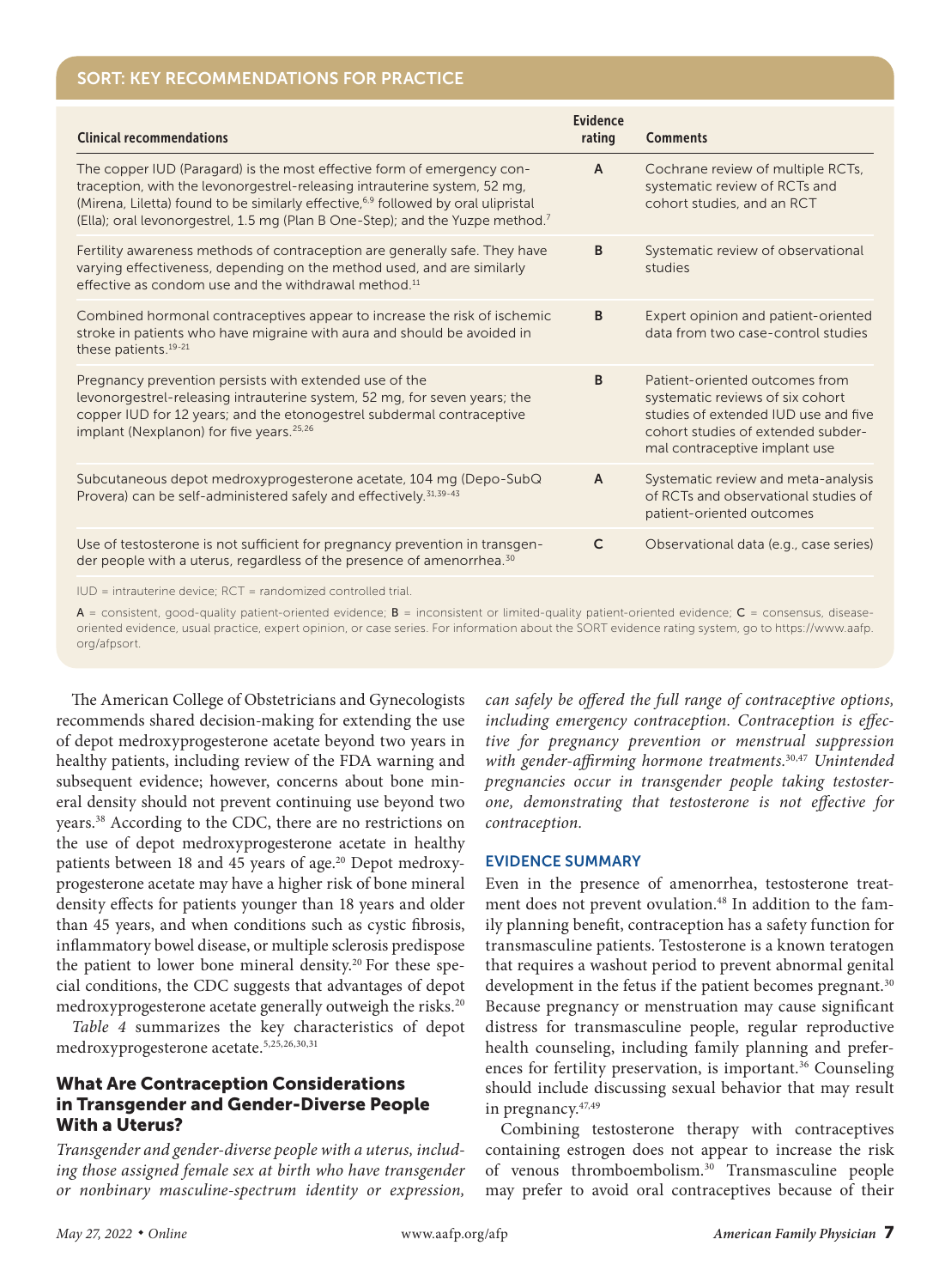associations with cisgender women and their perceived, but unlikely, feminizing effects.<sup>30,47,50</sup> Continuous use of contraceptives containing estrogen effectively suppresses uterine bleeding, and these contraceptives are easily discontinued when desired. Daily oral norethindrone acetate can suppress menses but has not been proven effective for contraception.<sup>30</sup>

LARC is approximately 20 times more effective than daily oral contraceptives, making them appropriate options for transmasculine people.27 IUD placement may be uncomfortable and distressful for transgender patients, which can be attenuated by anticipatory counseling, anxiolytics, sedation, smaller speculums, and short-term vaginal estradiol (Estrace) before the procedure.<sup>30</sup> Among progestin-only options, depot medroxyprogesterone acetate and the levonorgestrel-releasing intrauterine system, 52 mg, are most likely to lead to long-term amenorrhea.<sup>30</sup> Oophorectomy and hysterectomy are considered medically necessary for transmasculine people who desire permanent sterilization.<sup>47,51,52</sup>

When a transmasculine person with amenorrhea uses emergency contraception, a pregnancy test should be performed within four weeks. If a patient experiences bleeding after having amenorrhea or develops new pelvic pain, earlier evaluation including testing for pregnancy and sexually transmitted infections should be performed.30

To mitigate stigma and barriers to care, clinicians can create welcoming environments by using gender-neutral language (e.g., people who menstruate, external pelvic area, chest instead of breasts, and absorbent products instead of menstrual pads or tampons).<sup>30,53</sup> Creating an inclusive clinical practice was discussed previously in *American Family Physician* (https://www.aafp.org/afp/2018/1201/p645.html).

Data Sources: A PubMed search was completed using the MeSH terms natural family planning methods, long-acting reversible contraception, hormonal contraception, migraine disorders, contraception, postcoital, or transgender persons. The reference lists of three cited manuscripts, guidelines by the American College of Obstetricians and Gynecologists and the World Health Organization, and two relevant reviews were searched for additional studies of interest. Other queries included Essential Evidence Plus, UpToDate, and the Cochrane Database of Systematic Reviews. Search dates: April 6 to June 6, 2021, and February 18, 2022.

The views expressed in this publication are those of the authors and do not reflect the official policy or position of the Departments of the Navy and Air Force, the Department of Defense, or the U.S. government.

#### The Authors

SCOTT L. PARADISE, MD, CAQSM, is a staff physician at U.S. Naval Hospital Guam, Agana Heights, and an assistant professor in the Department of Family Medicine at the Uniformed Services University of the Health Sciences, Bethesda, Md.

CORINNE A. LANDIS, MD, is a staff physician at U.S. Naval Hospital Guam.

DAVID A. KLEIN, MD, MPH, is program director of the Family Medicine Residency Program at David Grant Medical Center, Travis Air Force Base, Calif., and is an associate professor in the Departments of Family Medicine and Pediatrics at the Uniformed Services University of the Health Sciences.

*Address correspondence to Scott L. Paradise, MD, CAQSM, 125 Dungca Beach Way, Apt. 401, Tamuning, GU 96913 (email: scott.paradise1@gmail.com). Reprints are not available from the authors.*

#### References

- 1. Finer LB, Zolna MR. Declines in unintended pregnancy in the United States, 2008-2011. *N Engl J Med*. 2016;374(9):843-852.
- 2. Klein DA, Arnold JJ, Reese ES. Provision of contraception: key recommendations from the CDC. *Am Fam Physician*. 2015;91(9):625-633.
- 3. Practice bulletin no. 152: emergency contraception. *Obstet Gynecol*. 2015;126(3):e1-e11.
- 4. Curtis KM, Jatlaoui TC, Tepper NK, et al. U.S. selected practice recommendations for contraceptive use, 2016. *MMWR Recomm Rep*. 2016; 65(4):1-66.
- 5. Hatcher RA. *Contraceptive Technology*. 21st ed. Ayer Company Publishers, Inc.; 2018.
- 6. Turok DK, Gero A, Simmons RG, et al. Levonorgestrel vs. copper intrauterine devices for emergency contraception. *N Engl J Med*. 2021; 384(4):335-344.
- 7. Shen J, Che Y, Showell E, et al. Interventions for emergency contraception. *Cochrane Database Syst Rev*. 2019;(1):CD001324.
- 8. Jatlaoui TC, Curtis KM. Safety and effectiveness data for emergency contraceptive pills among women with obesity: a systematic review. *Contraception*. 2016;94(6):605-611.
- 9. Cleland K, Zhu H, Goldstuck N, et al. The efficacy of intrauterine devices for emergency contraception: a systematic review of 35 years of experience. *Hum Reprod*. 2012;27(7):1994-2000.
- 10. Contraceptive Technology. Comparing typical effectiveness of contraceptive methods. Accessed February 18, 2022. http://www.contraceptive technology.org/wp-content/uploads/2013/09/Contraception-Effectiveness.pdf
- 11. Peragallo Urrutia R, Polis CB, Jensen ET, et al. Effectiveness of fertility awareness-based methods for pregnancy prevention: a systematic review [published correction appears in *Obstet Gynecol*. 2019;133(2): 382]. *Obstet Gynecol*. 2018;132(3):591-604.
- 12. Brewer M, Stevens L. Use of fertility awareness-based methods of contraception: evidence from the National Survey of Family Growth, 2013- 2017. *Contraception*. 2021;104(2):183-187.
- 13. Webb S, Cheng A, Simmons R, et al. A mixed-methods assessment of health care providers' knowledge, attitudes, and practices around fertility awareness-based methods in Title X clinics in the United States. *Womens Health Rep (New Rochelle)*. 2020;1(1):354-365.
- 14. Polis CB. Published analysis of contraceptive effectiveness of Daysy and DaysyView app is fatally flawed. *Reprod Health*. 2018;15(1):113.
- 15. Duane M, Contreras A, Jensen ET, et al. The performance of fertility awareness-based method apps marketed to avoid pregnancy. *J Am Board Fam Med*. 2016;29(4):508-511.
- 16. U.S. Food and Drug Administration. FDA allows marketing of first directto-consumer app for contraceptive use to prevent pregnancy. August 10, 2018. Accessed June 8, 2021. https://www.fda.gov/news-events/ press-announcements/fda-allows-marketing-first-direct-consumerapp-contraceptive-use-prevent-pregnancy